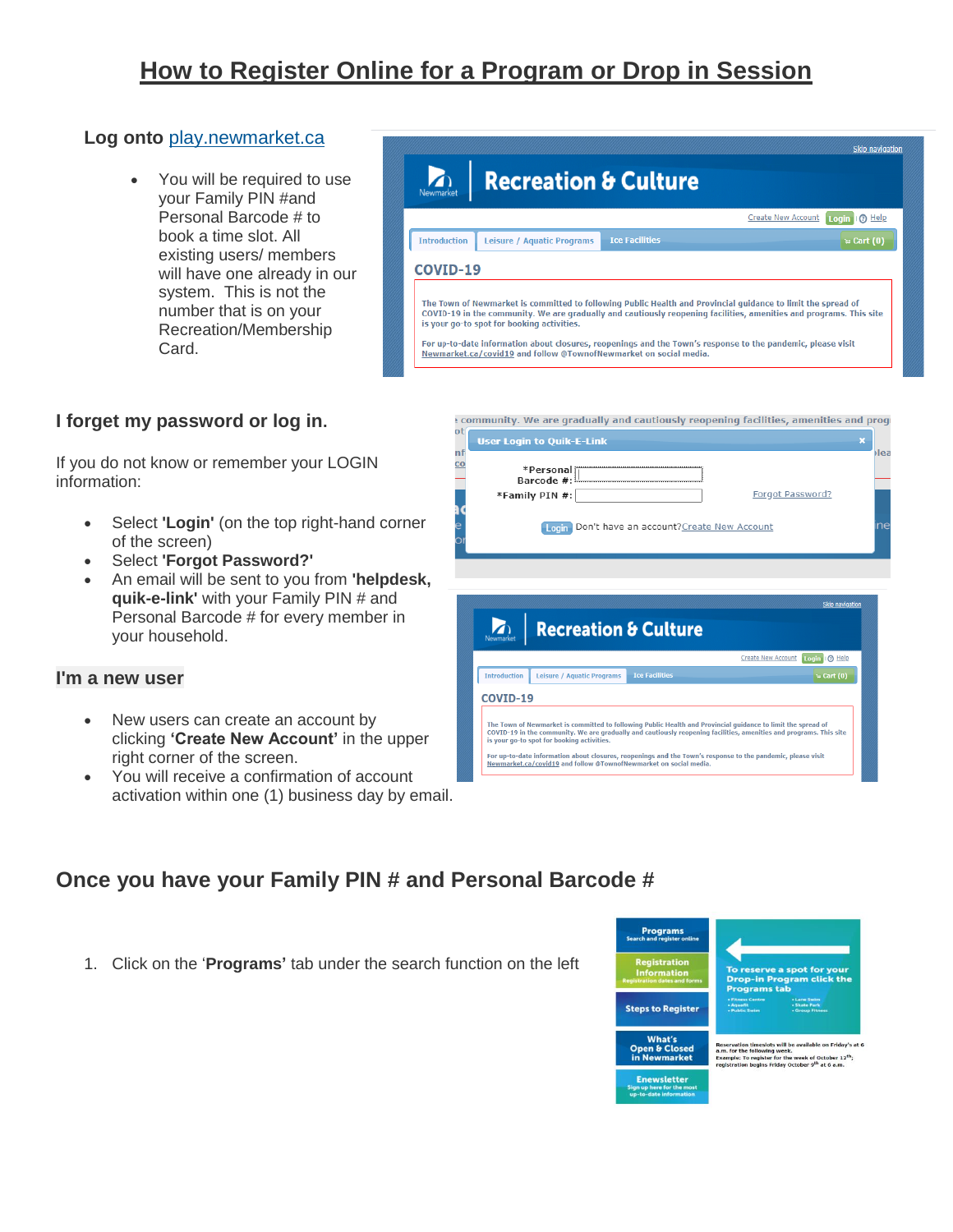- 2. Under **'Browse for Courses'** click on the drop in program you are looking for i.e. Fitness Centre Drop Ins, Swimming Drop Ins, Aqua Fitness, Group Fitness, etc.
- 3. Find the desired workout session day and time you want to reserve.
	- Please ensure you have selected the correct day and time.
- 4. Click on the **'Add'** button to put selection into your basket or **'Waitlist'** if session is full. If you placed clients on your account on waitlists, you must select the **'Go to Checkout'** option to complete your transactions or your option will not be completed.

Waitlisted individuals will be contacted by phone or email if a waitlist spot becomes available.

| Enter barcode number                                                                                   |                                                                                                                                                                                                                                                                                                                                                                                                                                                                                                                                                                                            |
|--------------------------------------------------------------------------------------------------------|--------------------------------------------------------------------------------------------------------------------------------------------------------------------------------------------------------------------------------------------------------------------------------------------------------------------------------------------------------------------------------------------------------------------------------------------------------------------------------------------------------------------------------------------------------------------------------------------|
| Advanced Search                                                                                        | <b>Programs</b>                                                                                                                                                                                                                                                                                                                                                                                                                                                                                                                                                                            |
| <b>Browse for Courses</b>                                                                              | Select a category or enter program                                                                                                                                                                                                                                                                                                                                                                                                                                                                                                                                                         |
| Available for<br>registration only                                                                     | code to view or register                                                                                                                                                                                                                                                                                                                                                                                                                                                                                                                                                                   |
| Category/Sub-category<br>Agua Fitness<br>Fitness Centre Drop In<br>Group Fitness<br>Skate Park Drop In |                                                                                                                                                                                                                                                                                                                                                                                                                                                                                                                                                                                            |
| Swimming Drop In                                                                                       | <b>DROP IN SESSIONS CANCELLATIONS</b>                                                                                                                                                                                                                                                                                                                                                                                                                                                                                                                                                      |
|                                                                                                        | · If you cannot make your scheduled time up to one (1) business day, in advance you can log<br>back into your account and withdraw yourself from the scheduled workout session. A credit will<br>be applied to your account or you can rebook another available workout session<br>. Day of cancellations, please notify us by calling Customer Service Kiosk at 905-953-5303. A<br>credit will be applied to your account.<br>. Cancellations received with less than 1-hour notice will be considered late and will be<br>considered a no show Refunds will not be issued for "no shows" |

| View Details 0                                          |        |     |        |                                                                |                         |                     |             |                  |
|---------------------------------------------------------|--------|-----|--------|----------------------------------------------------------------|-------------------------|---------------------|-------------|------------------|
| Swimming -<br><b>Lane Swim</b><br><b>View Details O</b> | 130539 | Mon | 8:45am | 8:00am - 10-19-2020 - Magna<br>10-19-2020 Centre               |                         | $\mathbf{1}$        | $\mathbf 0$ | <b>Waitlist</b>  |
| Swimming -<br><b>Lane Swim</b><br>View Details 0        | 130540 |     |        | Mon 11:45am - 10-19-2020 - Magna<br>12:30pm 10-19-2020         | Centre                  | 1                   |             | <b>Add</b>       |
| Swimming -<br><b>Lane Swim</b><br>View Details 0        | 130541 | Mon |        | $1:00 \text{pm} - 10 - 19 - 2020 - Magna$<br>1:45pm 10-19-2020 | Centre                  | 1                   | $\Omega$    | Waitlist         |
| Swimming -<br><b>Lane Swim</b><br><b>View Details O</b> | 130542 | Mon |        | 8:15pm - 10-19-2020 - Magna<br>9:00pm 10-19-2020 Centre        |                         | 1                   | 1           | <b>Add</b>       |
| Swimming -<br><b>Lane Swim</b><br>View Details 0        | 130707 | Tue | 7:30am | 6:45am - 10-20-2020 - Magna<br>10-20-2020                      | Centre                  | 1                   | 1           | <b>Add</b>       |
| Showing 1 to 10 of 31 courses                           |        |     |        |                                                                | <b>First Previous 1</b> | $2 \quad 3 \quad 4$ |             | <b>Next Last</b> |

You may move back and forth between **'My Basket'** and the **'Activities'** screen using the tabs at the top of the page.

 Ensure the correct **'Client'** is selected for each programs when you are in **'My Basket'**



5. When you have finished selecting your programs, proceed to the **'Go to Checkout'**.